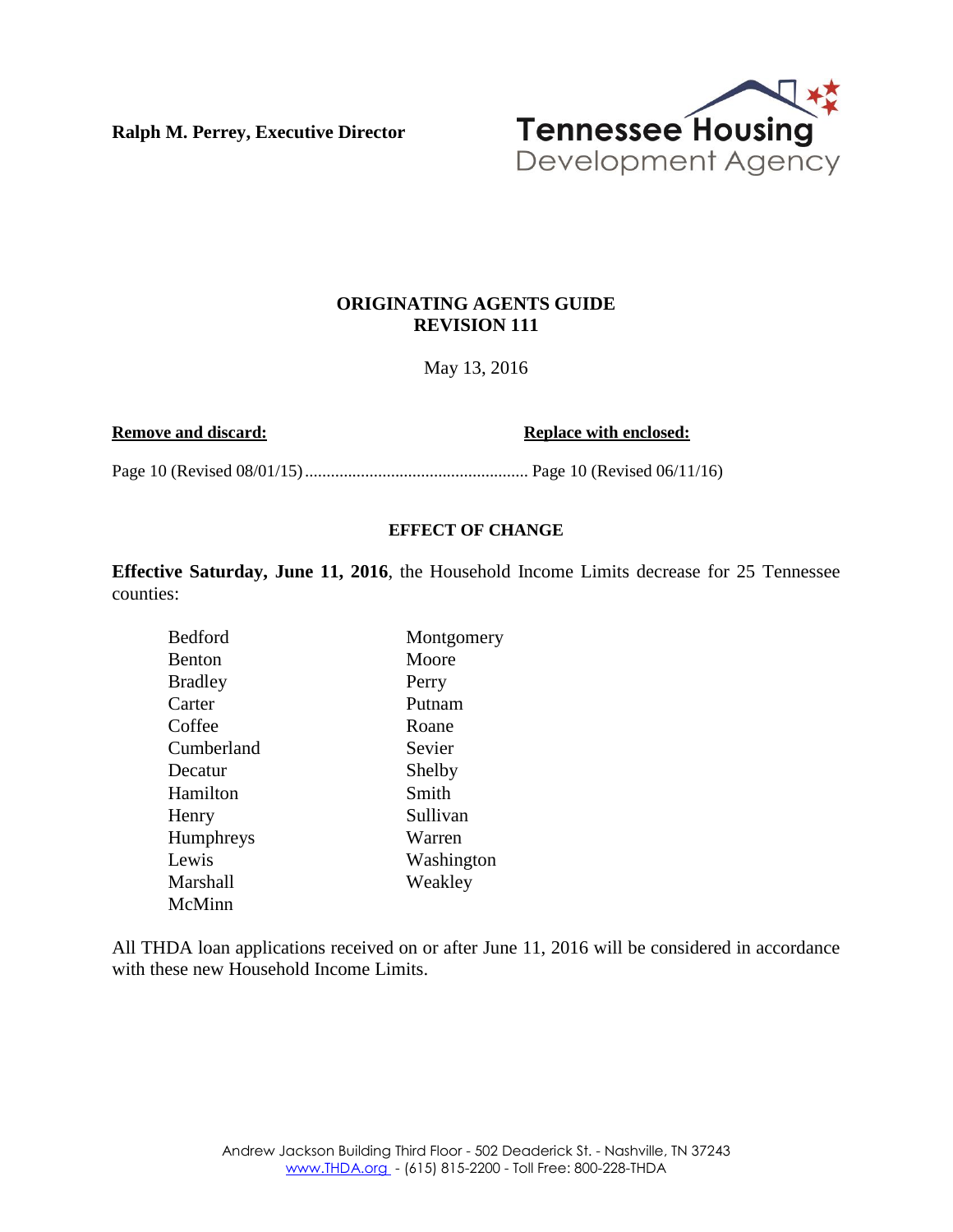

# **Originating Agents Guide**

## JANUARY 2014

Latest Revision: 5/13/16